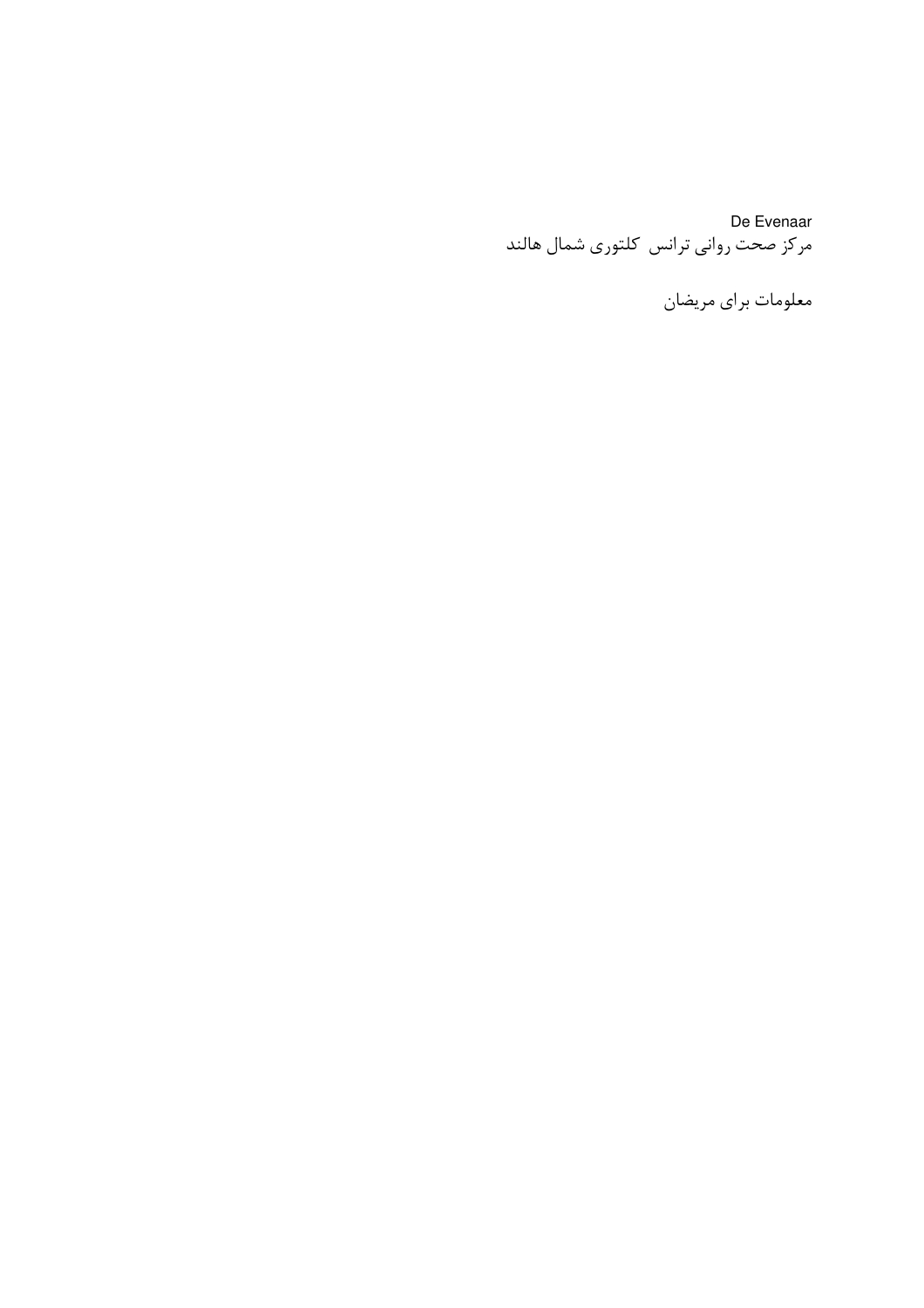## De Evenaar

De Evenaar، مرکز صحت روانی ترانس کلتوری ، مواظبت صحت روحی را برای خارجیانی تعارف میکند، که با پروېلمهایترانس کلتوری ( یا گذار کلتوری ) تاتروما ( فشار روحی ) نیز مبارزه میکنند. De Evenaarدر Beilen موقعیت وکمک به خارجیان در تما م سن ها در شمال هالندرا عرضه میکند. شما در این بروژور بیشتر در باره یک معالجه در De Evenaar را میخوانید.

De Evenaar برای کی است؟ De Evenaar مواظبت روانی را به خارجیان تعارف میکند. در یک معالجه de Evenaar اشکال عمومی معالجه روانی برای اشخاص با یک سابقه دیگر کلتوری تطابق داده شوند.

تقديم مواظبت صحت رواني عمومي هميشه با تقاضاي مواظبت خارجيان همسان نميباشد. جهات كلتوري ميتوانند اساس اين چيز باشند. فاصله ايرا كهبعضي اوقات تفاوت در سابقه كلتوري را نشان میدهد،میتوان کوتاه کرد. اما این چیز وقت اضافی، توجهو فهم مددکاران را مطالبه مینماید.

دریهلویآن de Evenaar آشنائی و تجربه مشخص در معالجه اشخاصی دارد که حوادث تکان دهنده را گذشتانده اند. کسانیکه میتوانند از یک معالجه در de Evenaar نفع ببرند، اکثراً تکلیف ترس ، افسردگی، خراب خوابیدن ، چرت زدن، خواب های ترسناک و درد های جسمی دارند. با این چیز زندگی عادی محدود میگردد. بسیاری انسانها چنین احساس میکنند که آنها دیگر کنترول بالای زندگی خود را ندارند، کنترول را از دست داده اند.

معالحهبه جه شكل است ؟ داكتر فاميلي شما يا يک مدد کار GGZ Drenthe ميتواند شما را نزدde Evenaar ثبت نام نمايد. شما بعداً یک دعوت نامه کتبیبرای به اصطلاح یک صحبت مقدماتی حاصل میکنید. یک صحبت با یک داکتر رواني ويا روانشناسو يا احتمالاً با يک معالج صورت ميگيرد. به نظر ما مهم است تا اعضاي فاميل يا اشخاص دیگر محرم نیز در این صحبت سهم بگیرند. در صورت لزوم یک ترجماننیز دعوت خواهد گردید. هدفصحبتمقدماتی عمدتاً اینست که آشنائی بایکدیگر حاصل گردد و بحث گرددکه شما کدام یروبلمها وتکلیف ها را دارید. در نتیجه این صحبت دیده میشودکه آیا یک معالجه در داخل de Evenaar برای شما مناسب است یا خیر.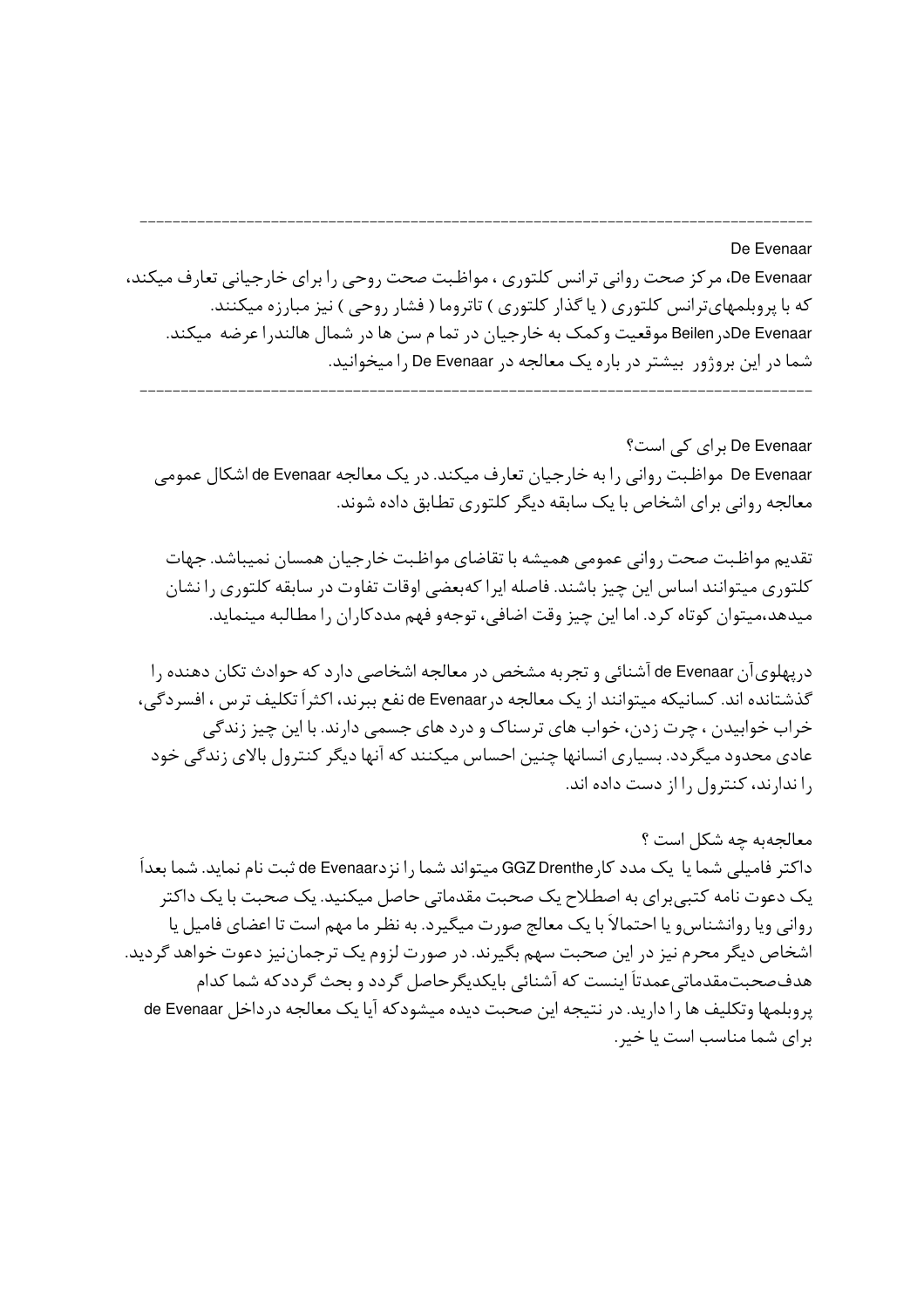برای هر مریض یک پلان معالجه مطرح میگردد. در این پلان درج است که معالج اصلی شما کی است ، هدف معالجه شما چه است و کدام معالجه ها را شما تعقیب خواهید کرد.

اشکال مختلف معالجه در داخلsde Evenaar وجود دارند.

معالجه يوليكلينيكي معالجه پولیکلینیکی یک معالجه انفرادی است که در آن بصورت منظم با یک داکتر روانی ، روانشناس یا با یک نرس اجتماعی - روانی صحبت میکنید. در پهلوی آن میتوانید نسخه های دوا راحاصل کنید.

يک معالجه پوليکلينيکي جداگانه براي اطفال و نوجوانان ممکن است .

زمانیکهصحبتاز پروبلمهای روحی در یک با بیشتر اعضای خانواده موجود باشد، میتواند با یک کلینیک خانواده مربوط به GGZ Drenthe کار مشترک صورت گیرد. بعضی اوقات صحبت ها و دوا ها برای کم کردن تکلیف های شما کافی نیستند. در مشوره با شما میتواند یک معالجه تکمیلی آغاز گردد.اینجا اکثراً هدف از یک معالجه غیر شفاهی یا یک فعالیت است که در آن نه صحبت کردن ، بلکه انجام دادن در مرکز قراردارد. معالجه ها بعضی اوقات بصورت انفرادی و گاهی در یک گروپ داده صورت میگیرند. مثال های معالجه ها معالجه حرکات روحی(حرکتکردن )، معالجه ایجاد گرانه ( مانند نقاشی کردن یا تیاتر بازی کردن ) یا معالجه سیستماتیک ( یکجا با اعضای فاميل ) اند.

معالجه , و; انه شدید ترین شکل معالجه روزانه، سهم گرفتن در یک گروپ دو روزه است . این با یک مرحله آشنائی با یک دوام هشت الی ده هفته آغاز میگردد. بعد از آن یک مرحله معالجه در یک گروپ مردانه یا زنانه تعقیب میگردد. پروگرام متشکل از معالجه های مختلف ، صحبت های انفرادی و صحبت های گروپی بوده وحد اکثر یکسال دودم میکند . در پهلوی گروپ دوروزه گروپهای مختلف دیگرنیز وجود دارند که در چوکات مواظبت بعدی عرضه میگردند.

اداره فعالیت ها GGZ Drenthe دارای یک تعداد امکانات برای فعالیتهای سپری کردن روز میباشد که از آن مريضان de Evenaar استفاده كرده ميتوانند. بطور مثال در Beilenپک محل سربسته نباتات ، يک ورکشاپ بایسکل ها و یک مرکز عمومی فعالیت ها با یک شعبه نساجی ، چوب و غیره موجود میباشند.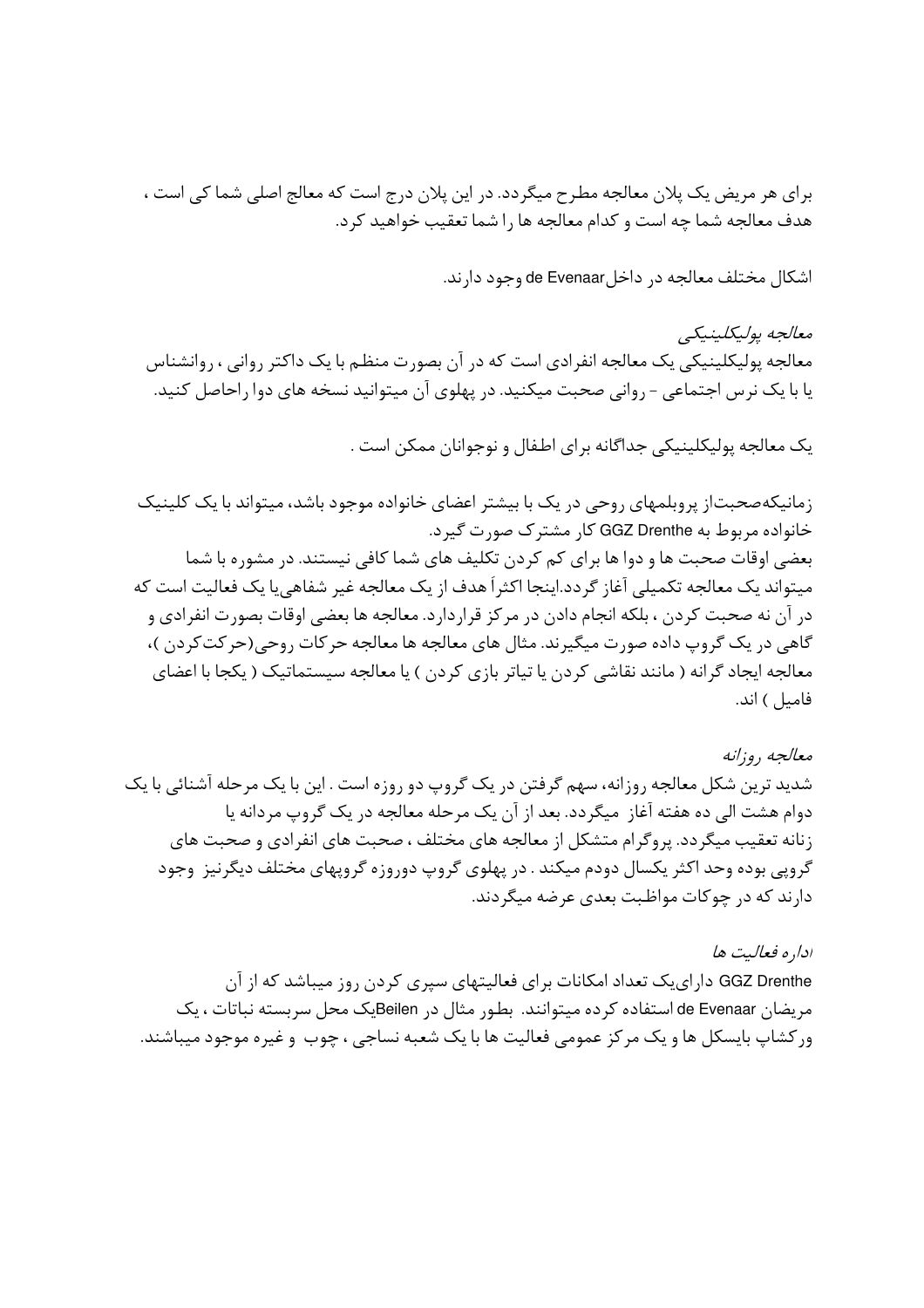معلومات بيشتر اگر شما در نتیجه این بروژور هنوز سوالاتی دارید، پس میتوانید باde Evenaar ، تیلفون نمبر .<br>58 42 53 (0593)تماس بگيريد.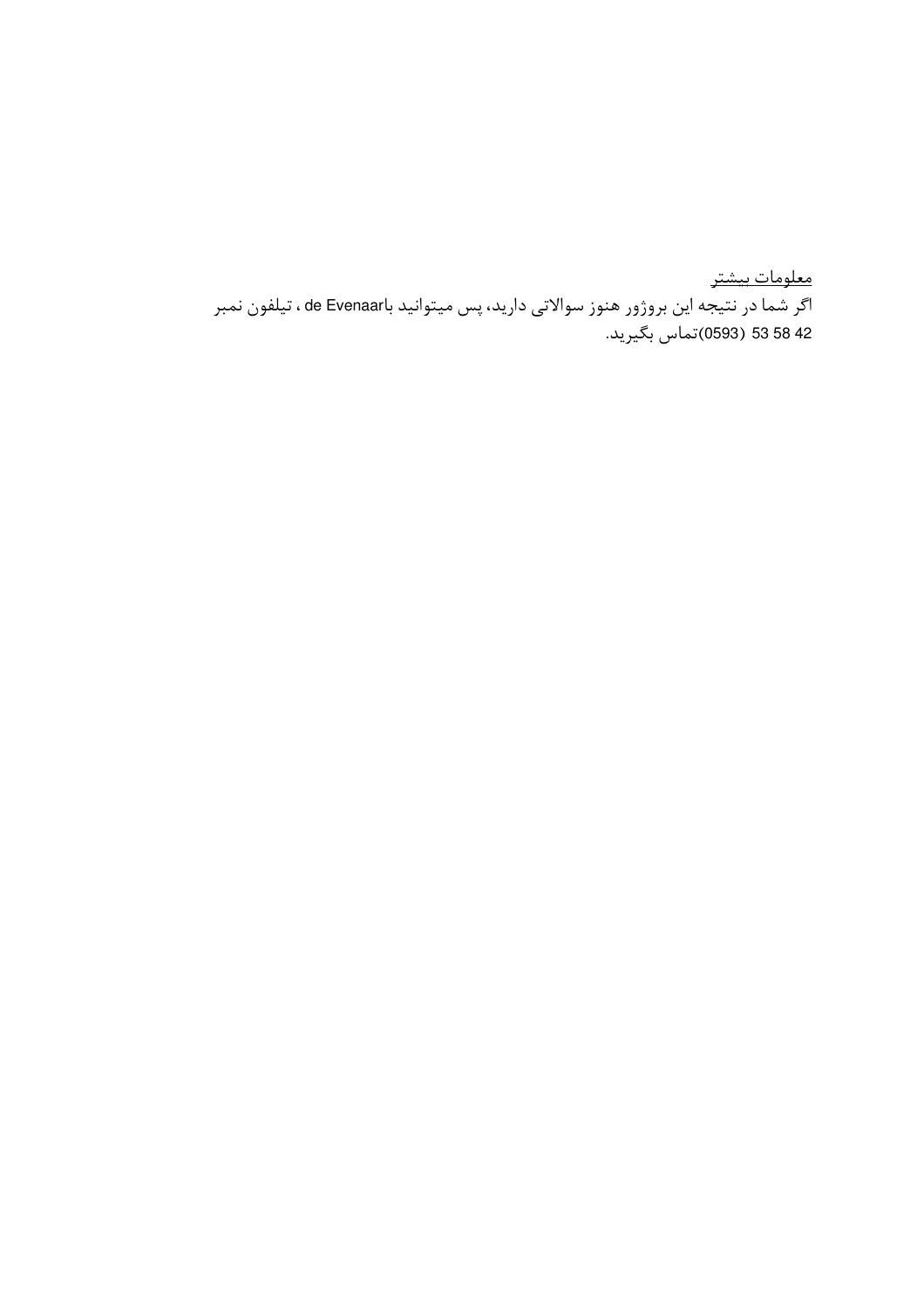**GGZ Drenthe** De Evenaar مرکز صحت روانی ترانس کلتوری Altingerweg 1 9411 RA Beilen Postbus 30000 9410 RA Beilen تيلفون 22 58 53 (0593) فكس 51 58 53 (0593) E-mail: deevenaar@ggzdrenth;e.nl

De Evenaarدر تعمیر de Weijerd موقعیت دارد. مریضان ایکه برای بار اول می آیندمیتوانند خود را در سکرتریت، از طریق دروازه عمومی دخول ساختمان پهلو ، ce Etstoel ثبت نام نمایند.

www.ggzdrenthe.nl

GGZ Drenthe؟ جه میکند؟ GGZ Drentheمواظبت صحى روحي را بصورت سرپائي ، پوليكلينيكي و كلينيكي عرضه ميكند. مواظبت صحی روحی در سه بخش منطقوی : شمال درینته، جنوب شرق درینته و جنوب غرب درينته عرضه ميگرد. در پهلوي آنGGZ Drenthe خدمات صحت رواني عدلي كلينيكي و سريائي را نيز عرضه مينمايد.

پرستاری و مواظبت کلان سالان در یکی از دو پرستار خانه و دو نرس خانه عرضه میگردد.

وقايه، كمك اجتماعي و تحقيق علمي مربوط به وظايف هستوي GGZ Drentheميباشند. GGZ Drenthe یک تعداد تعلیمات ، از قبیل درس در رشته داکتر روانی ،روانشناس مواظبت صحی، روانشناس کلینیکی، نرس و پرستار را عرضه مینماید.

در GGZ Drenthe تقريباً ۳۰۰۰ نفر ، تقسيم شدهدر د ها مقر ٍ در درينته كار ميكنند . سالانه بيش از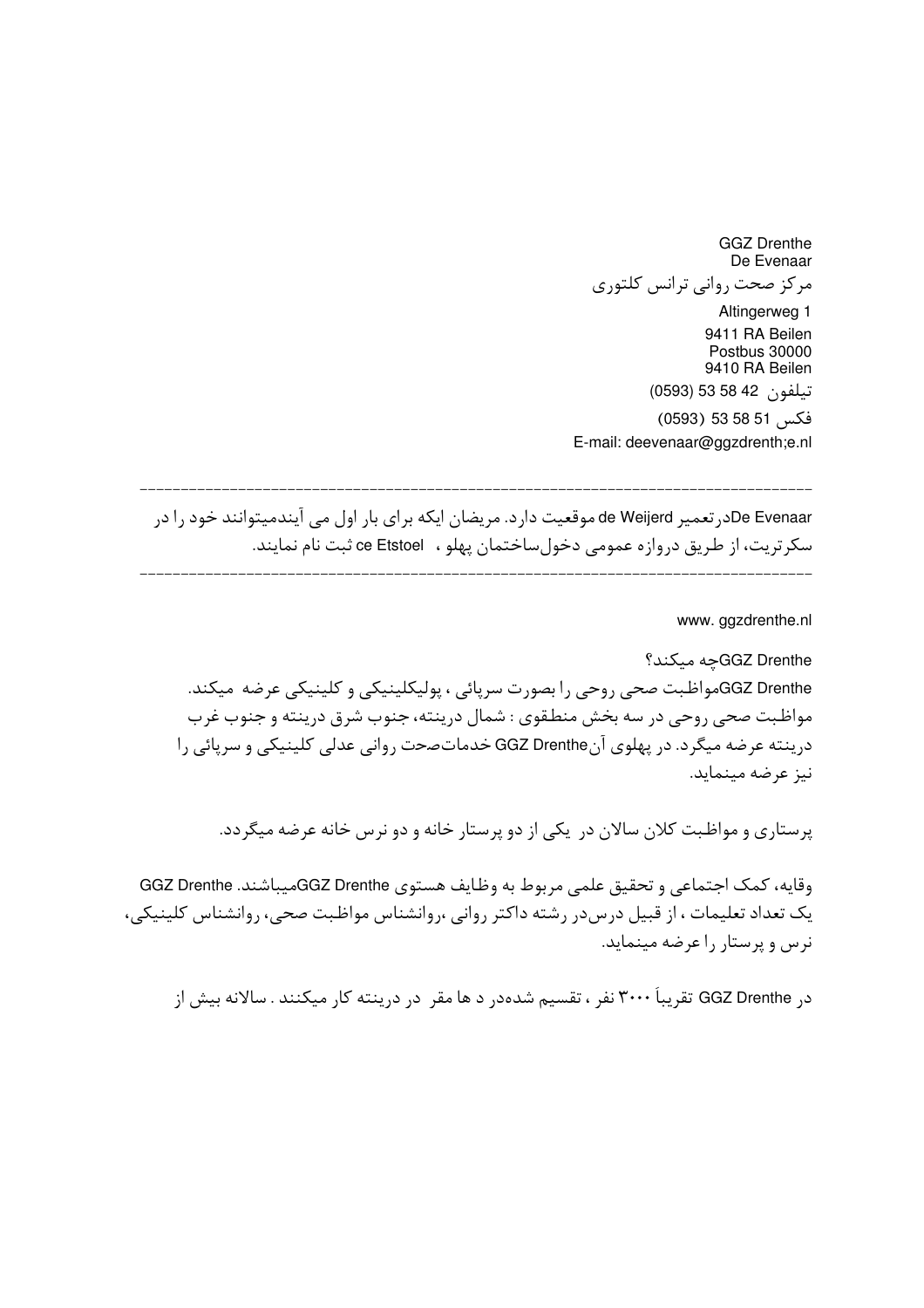۱۵۰۰۰ نفر خدمات ما را مطالبه مینمایند.

ZW.023P (11/06) © 2006 GGZ Drenthe, Assen NL حقُوق نویسندگی تما م مواد متنی و مصور در این نشریه متعلق بهGGZ Drenthe بوده و بصورت قانونی محفوظ میباشند. نقل کلی یا قسمتاً نقل نمودن، در هر شکلی که باشد، صرف بعد از اجازه کتبی قبلیGGZ Drenthe مجاز است . جهت اینکار با شعبه ارتباط تماس بگیرید.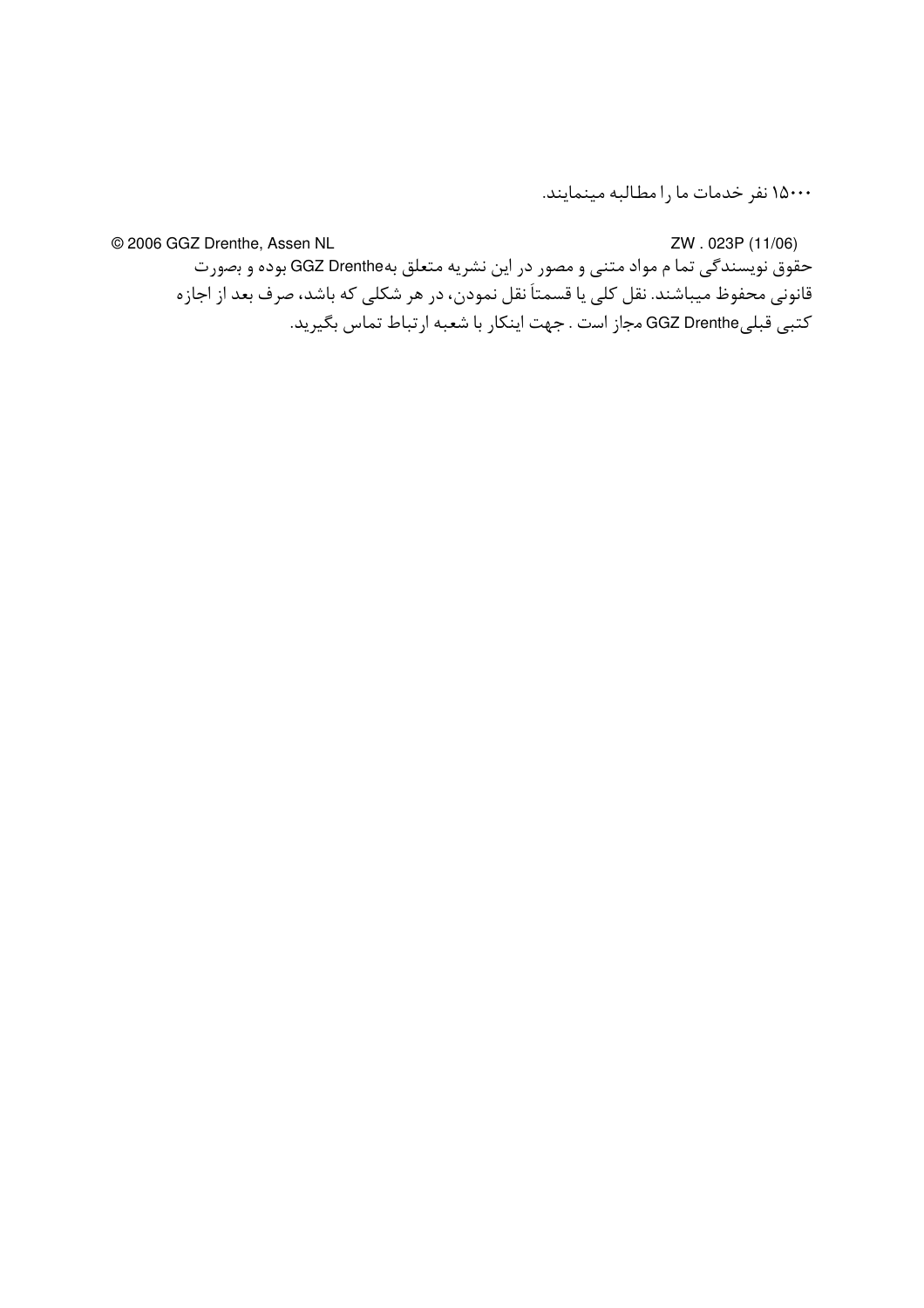معالجه ها و فعاليت ها Therapieën en activiteiten

De Evenaar ------------<br>مرکز صحت روانی ترانس کلتوری شمال هالند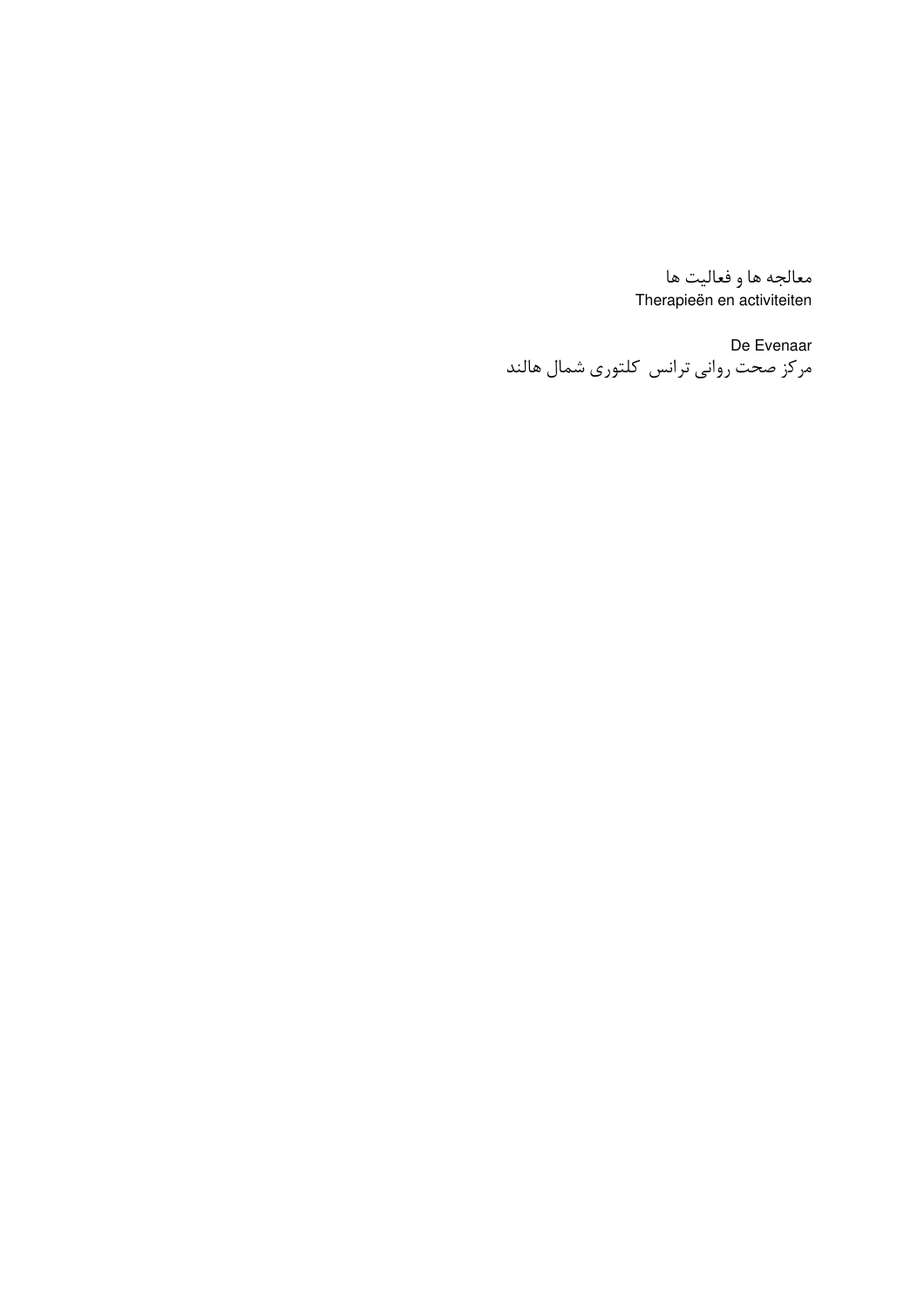( Therapieën en activiteiten ) معالجه ها و فعاليت ها De Evenaar، مرکز صحت روانی ترانس کلتوری ، مواظبت صحت روحی را برای خارجیانی عرضه میکند، که با پروبلمهایترانس کلتوری ( یا گذار کلتوری)یا فشارهای نیز مبارزه میکنند.

در این بروژور شما بیشتر درباره معالجه ها و فعالیتهای مختلف میخوانید که میتوانند بخش معالجه د, de Evenaar , اتشکیل بدهند.

معالجه فعاليتها در جریان این معالجه با مواد مختلف مثلاً تکه ، چوب و کاغذ کار میشود. "مصروف بودن " میتواند یک تغییر فکری خوش آیند را بوجود بیاورد. معالجه بکمک فعالیت ها میتواند مثلاً تمر کز فکری را بهتر سازدو اعتماد به نفس را بزرگتر سازد. همچنان توجهدر جهت جستجوی مصروفیت های روزانه ، کار ( کار داوطلبانه ) یا درس نیز صرف میگردد.

معالجه بکمک کار ایجادگرانه این یک معالجه مشخص به تجربه میباشد، که در آن نه صحبت کردن ، بلکه انجام دادن در قسمت جلو قرار دارد. دو شکل معالجه ایجاد گرانه وجود دارد:

\* معالجه مصور كننده در جریان این معالجه مواد مختلف مثلاً رنگ روغنی، پنسل ، کاغذ و گل امکان میدهند تا در باره آن چیز ایکه برای کسی مهم است، رسم یا نقاشی نمود. به اینترتیب میتوانند احساسات ، مثلاً غم و شادی آشکار و قابل لمس ساخته شوند.

\* معالجه در ام در جریان این شکل معالجه از همه چیز های استفاده به عمل می آید که با تمثیل کردن و تیاتر ارتباط دارند، مثلاً نقش بازی کردن ، بدیهه گوئی ، اما همچنان نوشتن متن ها، ساختن لباس یا نقاب ها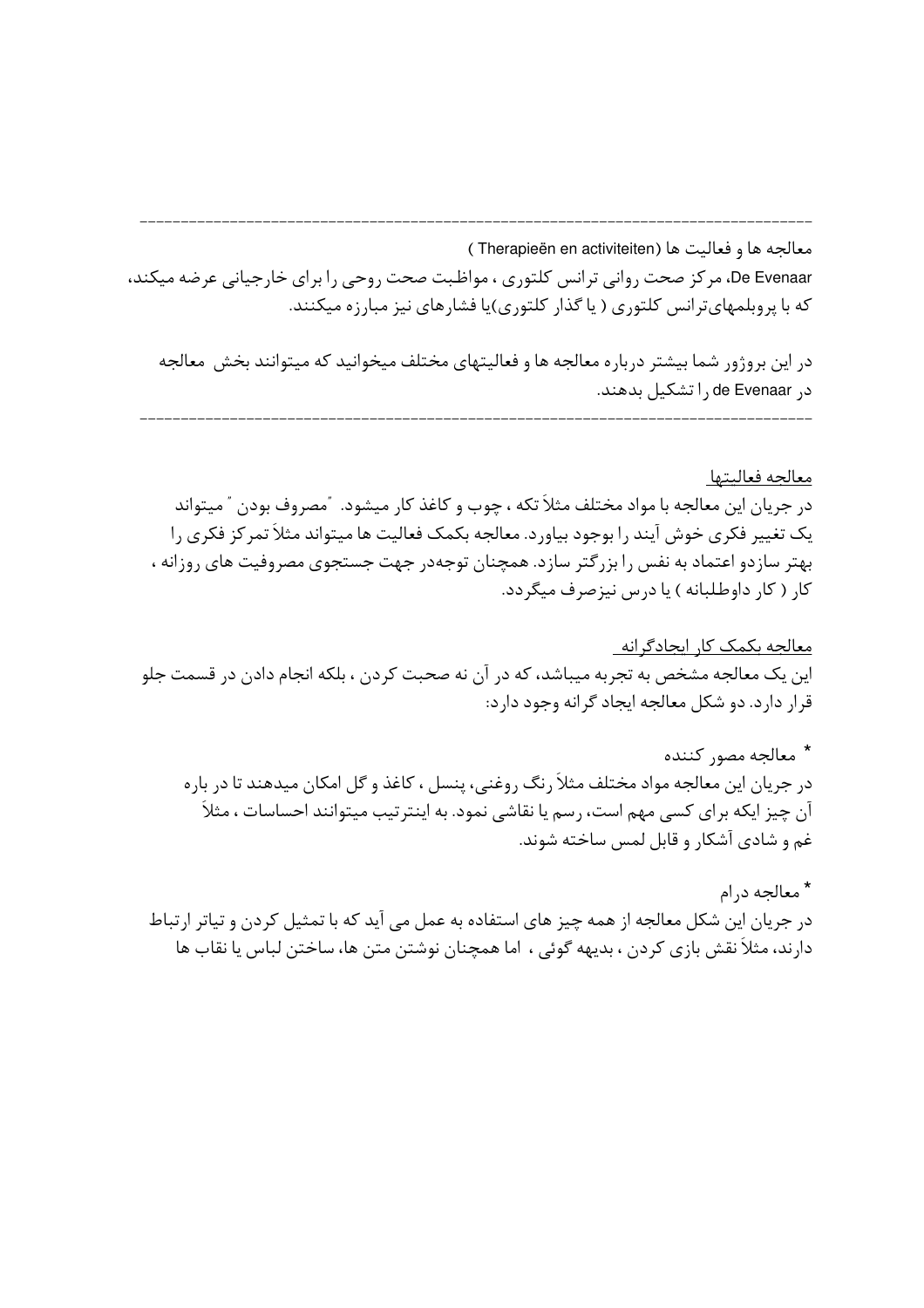و نقاشی صورت . به این شیوه میتواننداحساسات و تجارب بیان شوند، بدون اینکه در باره آن صحبت شود( یابدون اینکه مجبور به صحبت کردن شد.)

<u>کورس انسان و کلتور </u> این یک گرد هم آئی به شکل یک صحبت گرویی است که در آن یک موضوع در مرکز قرار دارد، که ارتباط به کلتور دارد. این کورس میتواند در آموختن درک بهتر کلتور هالند کمک نماید. یک هدف مهم دیگر فکر کردن و بحث کردننکات مثبت کلتور خود میباشد.

ادويه درDe Evenaar اکثراً یک معالجه دوائی نیز آغاز میگردد. داکتر امراض روانی مسئول نوشتن نسخه های دوا ها میباشد. ادویه توسط دواخانه خود شما داده میشود.

کورس بدن و سترس ( فشار روحی ) این کورس بر اساس تصویب علائم ایجاب برای کسانی عرضه میگرددکهدر اثر سترس یا فشار روحی یک حالت بسیارزیاد خرابجسمی و بسیار تکلیف های جسمی دارند. در کورس ″بدن و سترس بالای بهتر ساختن وضعیت عمومی بدن و بهتر آموختن نشان دادن و برخورد با تکلیف های ناراحتی عصبے بدن کار صورت میگیرد.

<u>لسان هالندی۔</u> بر اساس تصویب علائم ایجاب کورد لسان هالندی نزد یک معلمهGGZ Drenthe تعقیب میگردد، مثلاً وقتیکه یک مریض معالجه را بنابر یک سویه بسیار پائین هالندی بقدر ناکافی بتواند تعقیب کند.

<u>معالجه حرکت روحي ( PMT)</u> این معالجه در باره حرکت کردن و تجربه کردن بدن میباشد. ( PMT) در یک صالون سپورت صورت میگیرد. اگر ازمدت زیاد کم یا هیچ کار بالای حرکت بدن صورت نگرفته است ، در آنصورت حر که کردن ( دوباره ) خوش آیند و راحت کننده باشد. پوشیدن لباس سپورتی یا بوت های سیورتی میتواند خوش آیند باشد.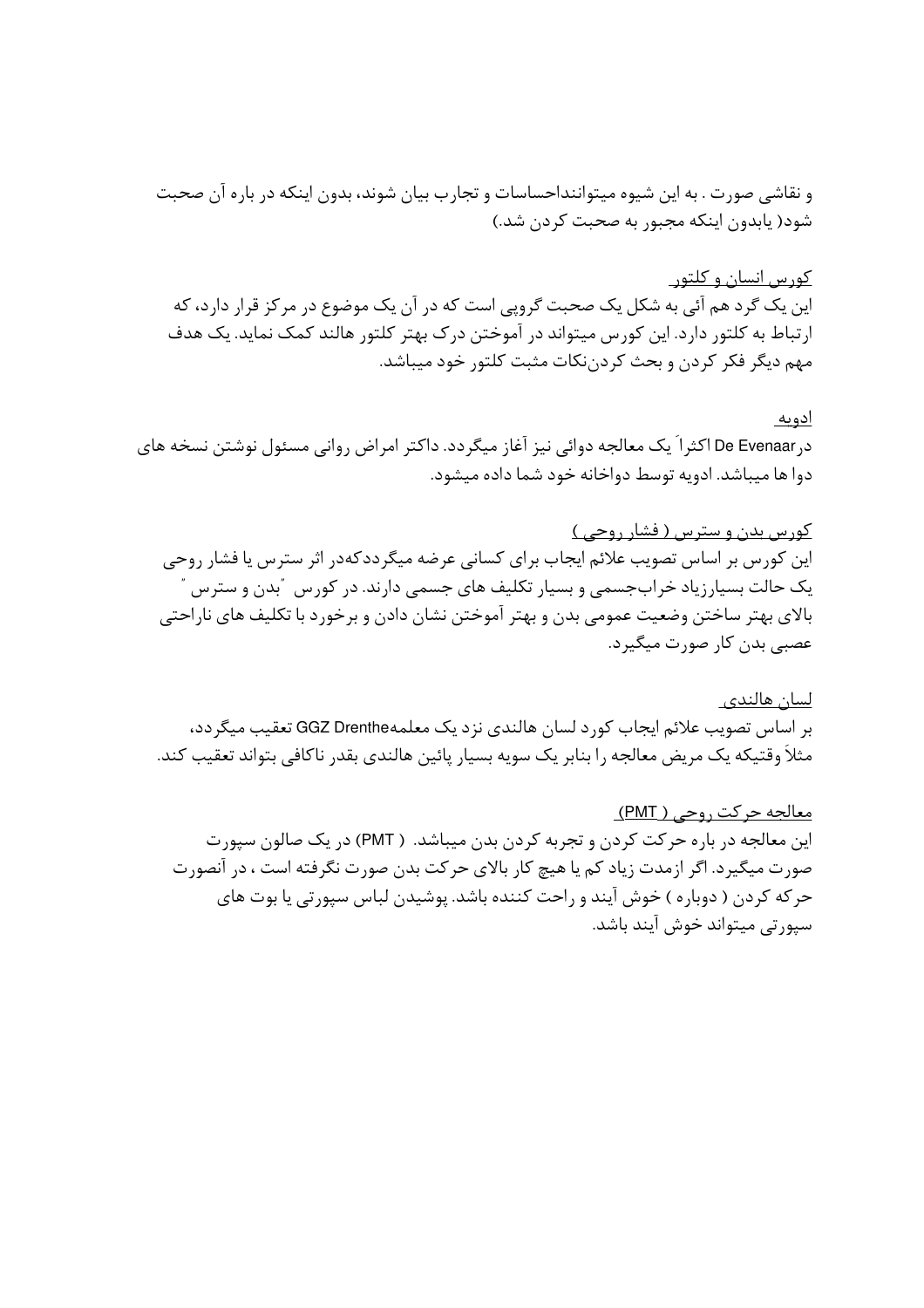<u>درس روحي – جسمے</u> معلومات در باره تکلیف های روحی و جسمی و ارتباط بین روح و جسم یک بخش درس روحی -جسمی میباشد. در اثنای این معالجه موضوعات از قبیل خواب کردن ، ناراحتی و تسکین عصبی ، تروما (فشار روحی) و احساسات مورد بحث قرار میگیرند. در اینجا هدف ازبزرگ ساختن دید در تکلیف های خود میباشد.

<u>معالجه روحی / معالجه صحبت</u> بر اساس تصویب علائم ایجاب معالجه روحی توسط یک روانشناس یا داکتر روانی صورت میگیرد. در اصل این خصلت انفرادی را دارا خواهدبود. اشکال بیشتر معالجه های صحبت در اثنای آن استفاده خواهند گردىد.

<u>معالجه سيستم</u> در معالجه سیستم نه تنها توجه برای مریض انفرادی وجود دارد، بلکه برای اعضای فامیل او و برای رابطه بين مريض و فاميل نيز توجه صورت ميگيرد. اكثراً اتفاق مي افتد كه اگر در يک خانواده يک فرد مریض باشد، اعضای دیگر خانواده نیز ازاین مریضی رنج میبرند. بصورت مشترک کمک متقابل مناسب جستجو میگردد، تا اینکه هر کس انرژی بیشتر برای برخورد با پروبلمهارا حاصل کند.

<u>رهنمائی مسیر</u> از ابتدا در جریان معالجه میتواند آشنائی با فعالیتها در محیط زندگی شخصی آغاز شود. میتوان یک لست تهیه نمود در باره اینکه یک مریض تا چه حد با مصروفیت های فعلی روزانه خویش راضی است. تعلیمات و مهارت های قبلی جهات قوی و ضعیف فعلی مریض مورد بحث قرار میگیرند که بعد از آن راه تعین یک هدف قابل تطبیق برای مصروفیت های روزانه جستجو میگردد. از آنجا میتواند همکاری با رهنمائی مسیر بیرونی ، مثلاً یک بیوروی سازگاری مجدد، مؤسسهFmplooi (سازمان برای پناهندگان) یا دفتر کار اجتماعی کلتوری صورت گیرد.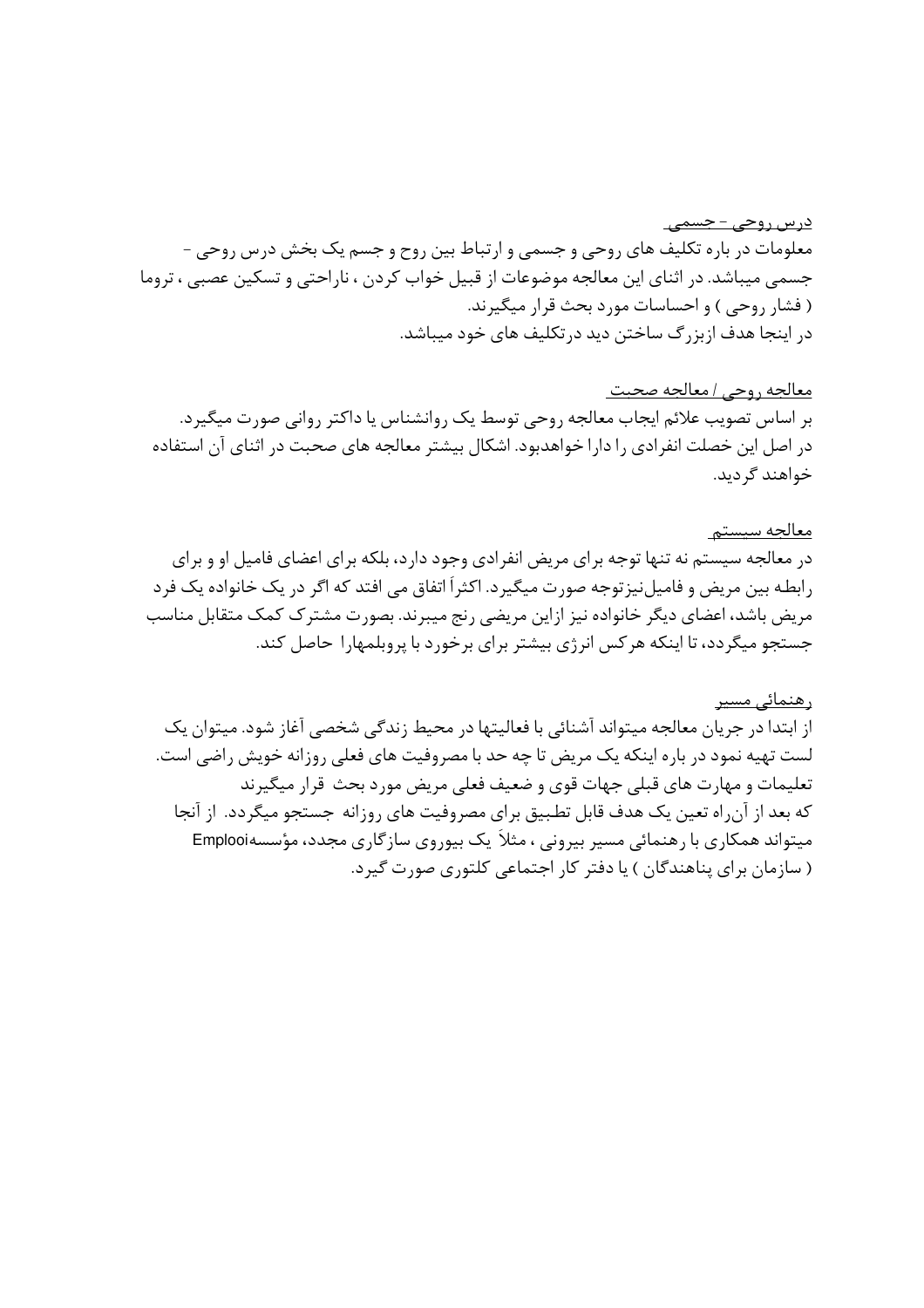**GGZ Drenthe** De Evenaar مركز صحت رواني ترانس كلتوري Altingerweg 1 9411 RA Beilen Postbus 30000 9410 RA Beilen تيلفون 52 58 53 (0593) فكس 51 58 (0593)

E-mail: deevenaar@ggzdrenth;e.nl

De Evenaar درتعمیر de Weijerd قرار دارد. مریضان ایکه برای بار اول می آیندمیتوانند خود را در سکرتریت، از طریق دروازه عمومی دخول ساختمان پهلو ، de Etstoelنبت نام نمایند.

www.ggzdrenthe.nl

GGZ Drenthe؟ جه میکند؟ GGZ Drentheمواظبت صحي روحي را بصورت سرپائي ، پوليكلينيكي و كلينيكي عرضه ميكند. مواظبت صحی روحی در سه بخش منطقوی : شمال درینته، جنوب شرق درینته و جنوب غرب درینته عرضه میگرد. در پهلوی آنGGZ Drenthe خدمات صحت روانی عدلی کلینیکی و سرپائی را نيز عرضه مينمايد.